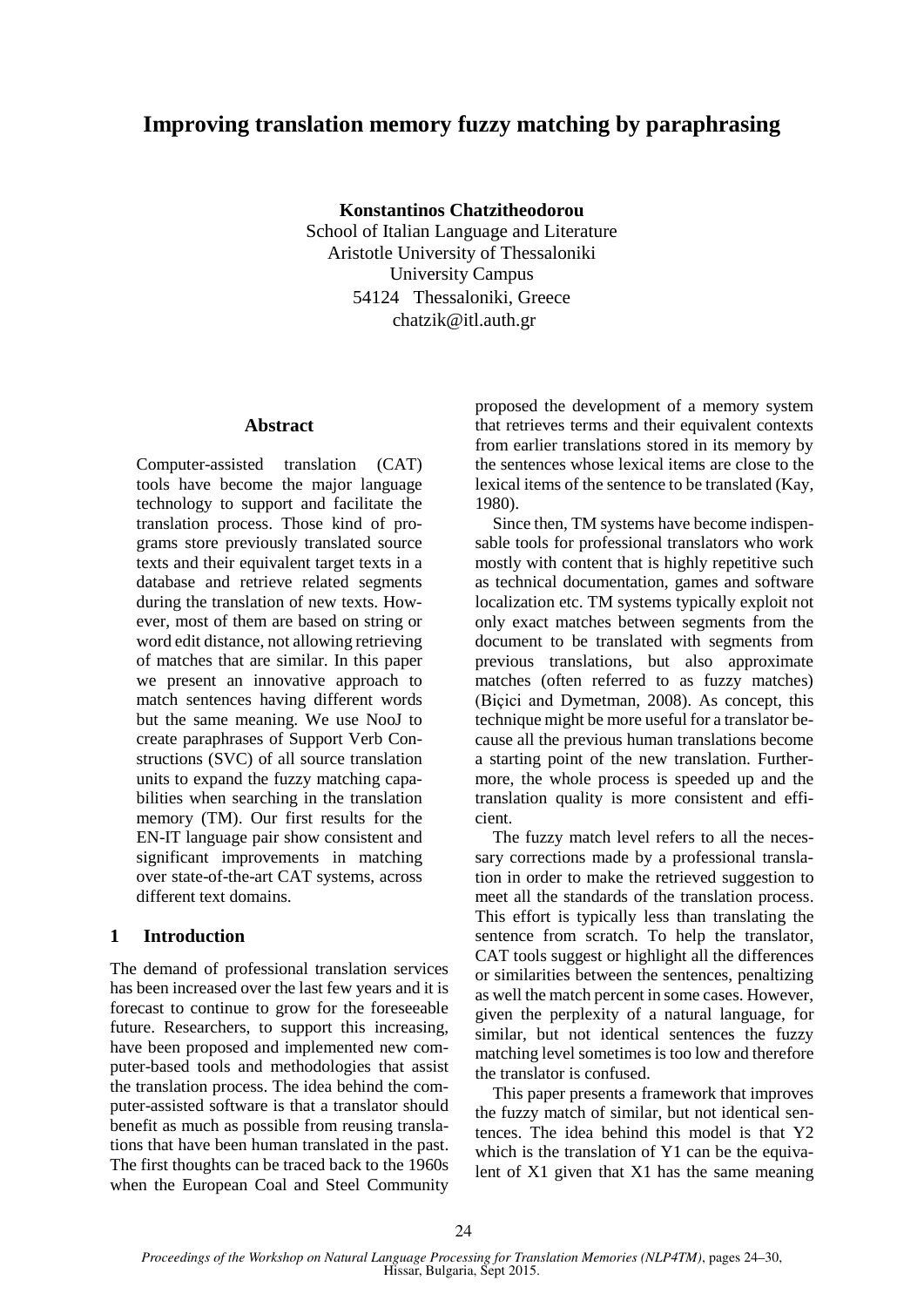with Y1. We use NooJ to create equivalent paraphrases of the source texts to improve as much as possible the translation fuzzy match level given that they share the same meaning but not the same lexical items. In addition to this, we investigate the following questions: (1) is the productivity of the translators improved? (2) are SVC widespread to merit the effort to tackle them? These questions are answered using human centralized evaluations.

The rest of the paper is organized as follows: Section 2 discusses the past related work, section 3 the theoretical background, section 4 the conceptual background as well the architecture of the framework. Section 5 details the experimental results and section 5 the plans for further work.

# **2 Related work**

There has been some work to improve the translation memory matching and retrieval of translation units when working with CAT tools (Koehn and Senellart, 2010; He at al, 2010a; Zhechev and van Genabith, 2010; Wang et al., 2013). Such works aim to improve the machine translation (MT) confidence measures to better predict the human effort in order to obtain a quality estimation that has the potential to replace the fuzzy match score in the TM. In addition to this, these techniques have an effect only in improvement of the MT raw output and not in improvement of fuzzy matching.

A common methodology that gives priority to the human translations is to search first for matches in the project TM. When no such close match is found in the TM, the sentence is machine-translated (He at al, 2010a; 2010b). In a somewhat similar spirit, other hybrid methodologies combine techniques at a sub-sentential level. Most of them, use as much as possible human translations for a given sentence and the unmatched lexical items are machine translated in the target language using a MT system (Smith and Clark, 2009; Koehn and Senellart, 2010; He at al, 2010a; Zhechev and van Genabith, 2010; Wang et al., 2013). Towards the improving of the quality of the MT output, researchers have been using different MT approaches (statistical, rule-based or example-based) trained either on generic or in-domain corpora. Another innovative idea has been proposed by Dong et al. (2014). In their work, they use a lattice representation of possible translations in a monolingual target language corpus to find the potential candidate translations.

On the other hand, various researchers have focused on semantics or syntactic techniques towards improving the fuzzy matching scores in TM but the evaluations they performed were shallow and most of the time limited to subjective evaluation by authors. Thus, this makes it hard to judge how much a semantically informed TM matching system can benefit a professional translator. Planas and Furuse (1999) propose approaches that use lemma and parts of speech along with surface form comparison. In addition to this syntactic annotation, Hodász and Pohl (2005) also include noun phrase (NP) detection (automatic or human) and alignment in the matching process. Pekar and Mitkov (2007) presented an approach based on syntax driven syntactic analysis. Their result is a generalized form after syntactic, lexico-syntactic and lexical generalization.

Another interested approach, similar to ours, has been proposed by Gupta and Orasan (2014). In their work, they generate additional segments based on the paraphrases in a database while matching. Their approach is based on greedy approximation and dynamic programming given that a particular phrase can be paraphrased in several ways and there can be several possible phrases in a segment which can be paraphrased. It is an innovative technique, however, paraphrasing lexical or phrasal units in not always safe and in some cases, it can confuse rather than help the translator. In addition to this, a paraphrase database is required for each language.

Even if the experimental results show significant improvements in terms of quality and productivity, the hypotheses are produced by a machine using unsupervised methods and therefore the post-editing effort might be higher comparing to human translation hypotheses. To the best of our knowledge, there is no similar work in literature because our approach does not use any MT techniques given that target side of the TM remains "as is". To improve the fuzzy matching, we paraphrase the source translation units of the TM, so that a higher fuzzy match will be identified for sentences sharing the same meaning. Therefore, the professional translator is given a human translated segment that is the paraphrase of the sentence to be translated. This ensures that no outof-domain lexical items or no machine translation errors will appear in the hypotheses, making the post-editing process trivial.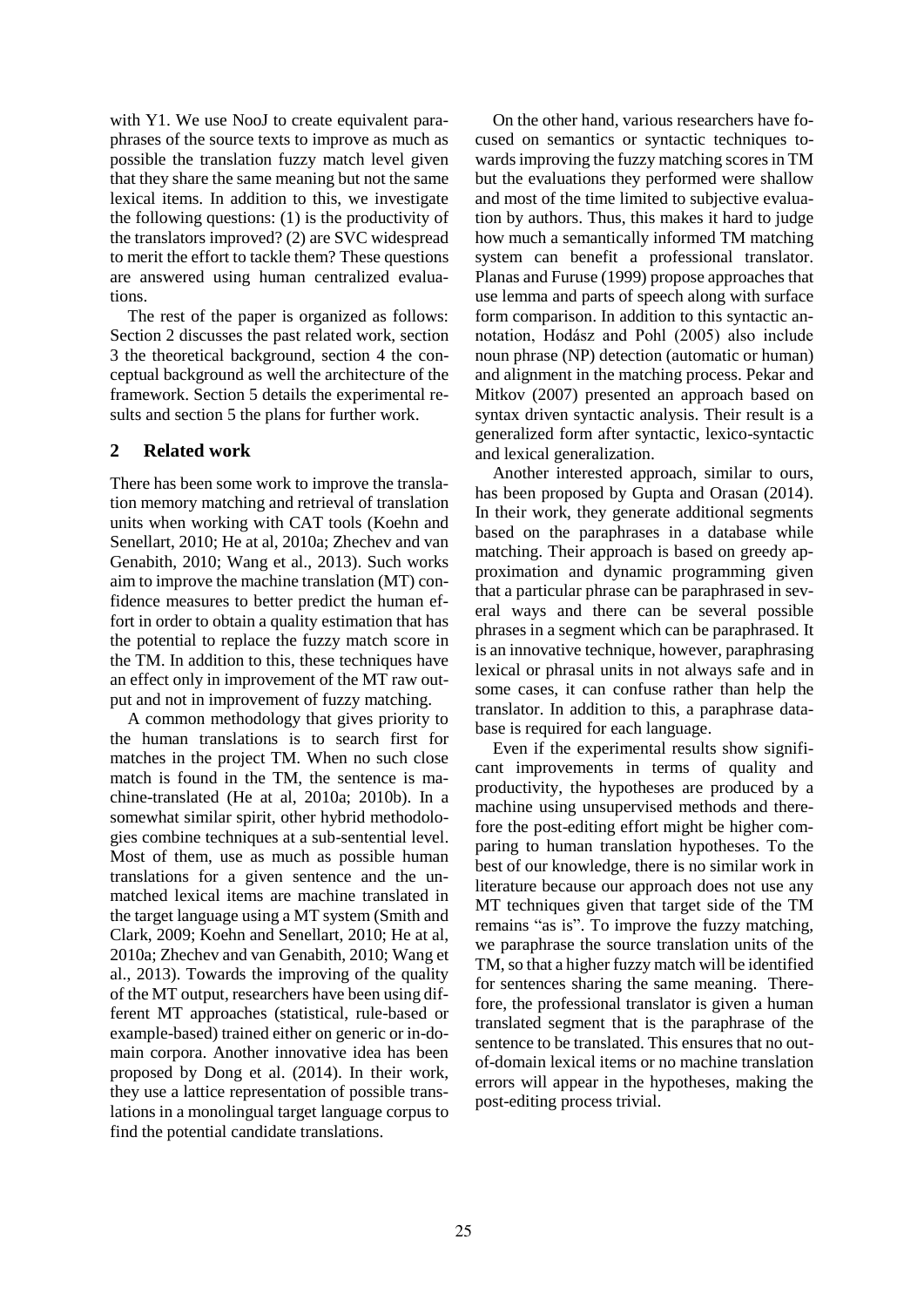#### **3 Theoretical background**

There are several implementations of the fuzzy match estimation during the translation process, and commercial products typically do not disclose the exact algorithm they use (Koehn, 2010). However, most of them are based on the word and/or character edit distance (Levenshtein distance) (Levenshtein, 1966) i.e., the total number of deletions, insertions, and substitutions in order the two sentences become identical (Hirschberg, 1997).

For instance, the word-based string edit distance between sentence (1) and (2) is 70% (1 substitution and 3 deletions for 13 words), and the character-based string edit distance is 76% (14 deletions for 60 characters) without counting whitespaces based on Koehn's (2010) formula for fuzzy matching. This is a low score and many translators may decide not to use it and therefore not to gain from it.

- (1) Press ' Cancel ' to **make the cancellation** of your personal information .
- (2) Press ' Cancel ' to **cancel** your personal information .
- (3) Premere ' Cancel ' per cancellare i propri dati personali .
- $(4)$ Press ' Cancel ' to **cancel** your booking information .

In this case, according to methodologies proposed by researchers of this field, this sentence will be sent for machine translation given the low fuzzy match score and then it should be post-edited. Otherwise, the translator should translate it from scratch. However, this is not always safe, given that in many cases post-editing MT output requires more time than translating from scratch.

Observing the differences between sentences (1) and (2) one can easily conclude that they share the same meaning although they don't share the same lexical items. This happens because of their syntax. In more detail, sentence (1) contains a SVC while sentence (2) contains its nominalization. An EN-IT professional translator can benefit from our approach by accepting the sentence (3) as the equivalent translation of the sentence (1).

SVCs, like *make a cancellation*, are verb-noun complexes which occur in many languages. Form a syntactic and semantic point of view they act in the same way as multi-word units. Their meaning is mainly reflected by the predicate noun, while the support verb is often semantically reduced. The support verb contributes little content to its sentence; the main meaning resides with the predicate noun (Barreiro, 2008).

SVCs include common verbs like *give*, *have*, *make*, *take*, etc. Those types of complexes can be paraphrased with a full verb, maintaining the same meaning. While support verbs are similar to auxiliary verbs regarding their meaning contribution to the clauses in which they appear, support verbs fail the diagnostics that identify auxiliary verbs and are therefore distinct from auxiliaries (Butt, 2003).

SVCs challenge theories of compositionality because the lexical items that form such constructions do not together qualify as constituents, although the word combinations do qualify as catenae. The distinction of a SVC from other complex predicates or arbitrary verb-noun combinations is not an easy task, especially because their syntax that is not always fixed. Except of some cases, they appear with direct object (e.g. *to make attention*) or with direct object (e.g. *to make a reservation*) (Athayde, 2001).

Our approach paraphrases SVCs found in the source translation units of a TM in order to increase the fuzzy matching between sentences having the same meaning. It is a safe technique because the whole process has no effect on the target side of the TM translation units. Hence, the translators benefit only from human translation hypotheses that usually are linguistically correct.

In our example, an EN-IT translator will receive an exact match during his performance when translating the sentence (1) given the English sentence (2) and its Italian equivalent (sentence (3)) that is included in the TM. In addition to this, in case of translating the sentence (4), the fuzzy match score would be around 90% (1 substitution for 10 words) comparing to 61% with noparaphrase (2 substitution and 3 deletions for 13 words). Other than fuzzy match, according to Barreiro (2008) machine-translation of SVCs is hard, so the expected output from the machine will not be good enough. In our example, "cancel" can be either a verb or noun.

# **4 Conceptual background**

As already discussed, paraphrasing a SVC can increase the fuzzy match level during the translation process. This section details the pipeline of modules towards the paraphrase of the TM source translation units.

#### **4.1 NooJ**

The main component of our framework is NooJ (Silberztein, 2003). NooJ is a linguistic development environment used to construct large-coverage formalized descriptions of natural languages, and apply them to large corpora, in real time. The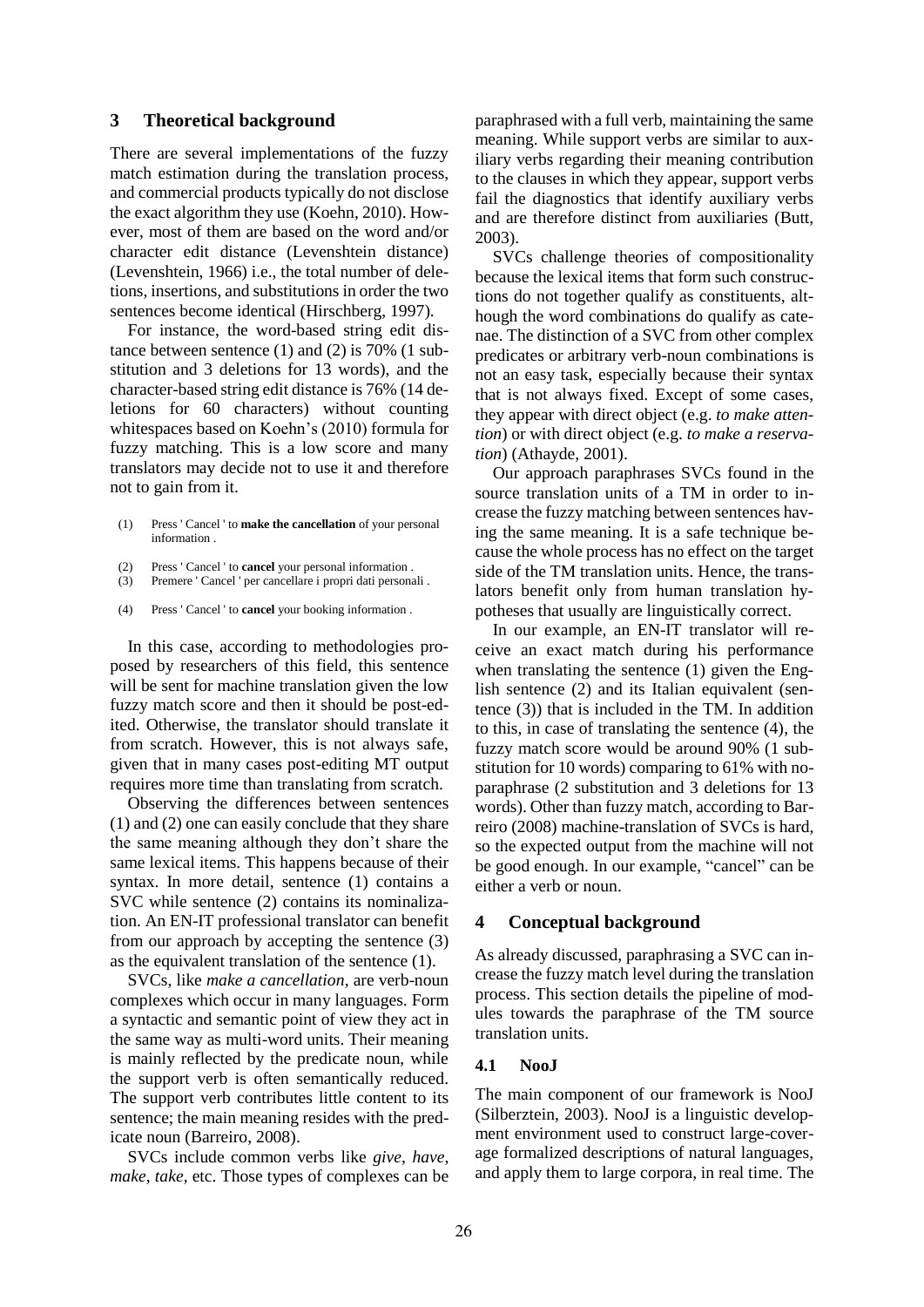module consists of a very large lexicon, along with a large set of local grammars to recognize named entities as well as unknown words, word sequences etc. These resources have been obtained from OpenLogos, an old open source rulebased MT system (Scott and Barreiro, 2009). In NooJ, an electronic dictionary contains the lemmas with a set of information such as the category/part-of-speech (e.g. V for verbs, A for adjectives etc.), one or more inflectional and/or derivational paradigms (e.g. how to conjugate verbs, how to lemmatize or nominalize them etc.), one or more syntactic properties (e.g. +transitiv for transitive verbs or +PREPin etc.), one or more semantic properties (e.g. distributional classes such as +Human, domain classes such as +Politics) and finally, one or more equivalent translations (+IT="translation equivalent"). Figure 1 illustrates typical dictionary entries.

```
artist,N+FLX=TABLE+Hum
cousin,N+FLX=TABLE+Hum
pen,N+FLX=TABLE+Conc
table,N+FLX=TABLE+Conc
man,N+FLX=MAN+Hum
```
Figure 1: Dictionary entries in NooJ for nouns.

# **4.2 Paraphrasing the source translation units**

The generation of the TM that contains the paraphrased translation units is straightforward. The architecture of the process which is summarized in Figure 2, is performed in three pipelines:



Figure 2: Pipeline of the paraphrase framework.

The first pipeline includes the extraction of the source translation units of a given TM. The target translation units are protected so that they will not be parsed by the framework. This step also includes the tokenization process. Tokenization of the English data is done using Berkeley Tokenizer

(Petrov et al., 2006). The same tool is also used for the de-tokenization process in the last step.

Then, all the source translation units pass through NooJ to identify the SVCs using the local grammar of Figure 3. To do so, NooJ first pre-processes and analyses the text based on specific dictionaries and grammars attached in the module. This is a crucial step because if the text is not correctly analyzed, the local grammar will not identify all the potential SVCs and therefore there will not be any gain in terms of fuzzy matching. Once the text is analyzed, all the possible SVCs are identified and hence paraphrased.



Figure 3: Local grammar for identification and paraphrasing of SVCs.

In more detail, the local grammar checks for a support verb followed by a determiner, adjective or adverb (optionally), a nominalization and optionally by a preposition, and generates the verbal paraphrases in the same tense and person as the source. We should notice that this graph recognizes and paraphrases only SVCs in simple present indicative tense. However, our NooJ module contains grammars created for the all the other grammatical tenses and moods that follow the same structure. The elements in red colors characterize the variables as verb and predicate nouns. The elements **<\$V=:\$V+PR+1+s>**, and **\$N\_PR+1+s** represent lexical constraints that are displayed in the output, such as specification of the support verb that belongs to a specific SVC. These particular elements refer to the first person singular of the simple present tense. The predicate noun is identified, mapped to its deriver and displayed as a full verb while the other elements of the sentence are eliminated. The final output of NooJ is a sentence that contains the paraphrase instead of the SVCs, were applicable.

The last pipeline contains the de-tokenization as well as the concatenation of the paraphrased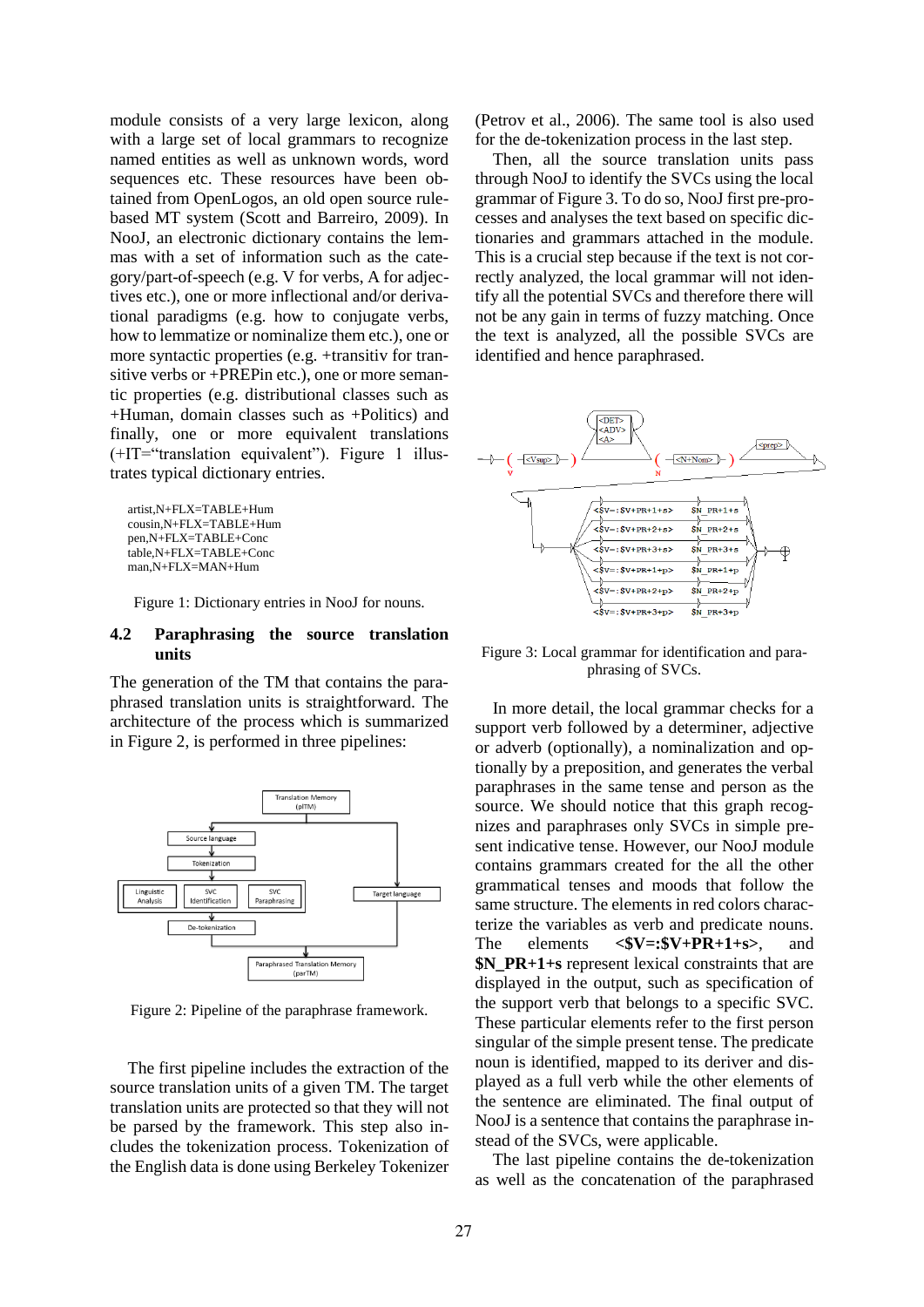translation units in the original TM, if any. The paraphrased translation units have the same proprietaries, tags etc., as the original units.

This TM should be imported and used in the same way as before in all CAT tools. As of now, our approach can be applied only to TMs that have the English language as source. As mentioned earlier, there is no limit for the target language given that we apply our approach only to the source language translation units.

## **5 Experimental results**

The aim of this research is to provide translators with fuzzy match scores higher than before in case the TM contains a translation unit which has the same meaning with the sentence to be translated. Given that there is no automatic evaluation for this purpose, we formulate this as a ranking problem. In this work, we analyze a set of 100 sentences from automotive domain and 100 from IT domain to measure the difference of the fuzzy match scores between our approach (parTM) and the conversional translation process, where a plain TM is used (plTM). This test set, was selected manually in order to contain SVCs in order to ensure that each sentence contains at least one SVC.

Our method has been applied to a TM which contained 1025 EN-IT translation units. Our module recognized 587 SVCs, so the generated TM (parTM) was contained 1612 translation units  $(1025 \text{ original} + 587 \text{ paraphrases})$ . The TM contains translations that have been taken from a larger TM based on the degree of fuzzy match that at least meets the minimum threshold of 50%. To create the analysis report logs we used Trados Studio  $2014<sup>1</sup>$ .

The results of both analyses are given in Table 1.

Our paraphrased TM attains state-of-the-art performance on increasing the fuzzy match leveraging. It is interesting to note that the highest gains are achieved in the low fuzzy categories (0%-74%). However, we achieve extremely high numbers in other categories. Our approach improves the scores by 17% in 100% match category, 5% in category 95% - 99%, 6% in category 85% - 94%, 28% in category 75% - 84% and finally,  $27\%$  in category 0%-74% (No match + 50%-74%). This is a clear indication that paraphrasing of SVCs significantly improves the retrieval results and hence the productivity.

| <b>Fuzzy</b> match |            | plTM parTM |
|--------------------|------------|------------|
| category           |            |            |
| 100%               | 14         | 48         |
| 95% - 99%          | 23         | 32         |
| 85% - 94%          | 18         | 29         |
| 75% - 84%          | 51         | 38         |
| 50% - 74%          | 32         | 18         |
| No Match           | 62         | 35         |
| <b>Total</b>       | <b>200</b> | 20         |

Table 1: Statistics for experimental data

To check the quality of the retrieved segments human judgment was carried by professional translators. The test set consist of retrieved segments with fuzzy match score  $\geq$ =85% (108 segments). The motivation for this evaluation is twofold. Firstly to show how much impact paraphrasing of SVCs has in terms of retrieval and secondly to see the translation quality of those segments which the fuzzy match score is improved because of the paraphrasing process.

According to translators, paraphrasing helps and speeds up the translation process. Moreover, the fact that the target segments remain "as is" encourage them to use it without a second thought.

Figure 4 shows two cases where translators selected to use segments from the parTM. We can see that paraphrasing not only helps to increase the retrieving but also ensures that the proposed translation is a human translation, so no errors will appear and less post editing is required in case of not equal to 100%.

While there are some drops in terms of fuzzy match improvement, our system presents few weaknesses. Most of them regard the out-of-vocabulary words during the analysis process by NooJ. Although our NooJ module contains a very large lexicon, along with a very large set of local grammars to recognize and paraphrase SVCs, a few translation units (6 segments) were not paraphrased. In addition to this, 2 segments were paraphrased incorrectly. This happens because they contain either out-of-vocabulary words or due to their syntax complexity. This is one of our approach's weaknesses that will be addressed for future projects.

| Seg:  | Make sure that the brake hose is not twisted.                                                                   |
|-------|-----------------------------------------------------------------------------------------------------------------|
| TMsl: | <b>Ensure</b> that the brake hose is not twisted<br><b>Assicurarsi</b> che il tubo flessibile freni non sia at- |
| TMtg  | torcigliato.                                                                                                    |

<sup>1</sup> http://www.sdl.com/cxc/language/translationproductivity/trados-studio/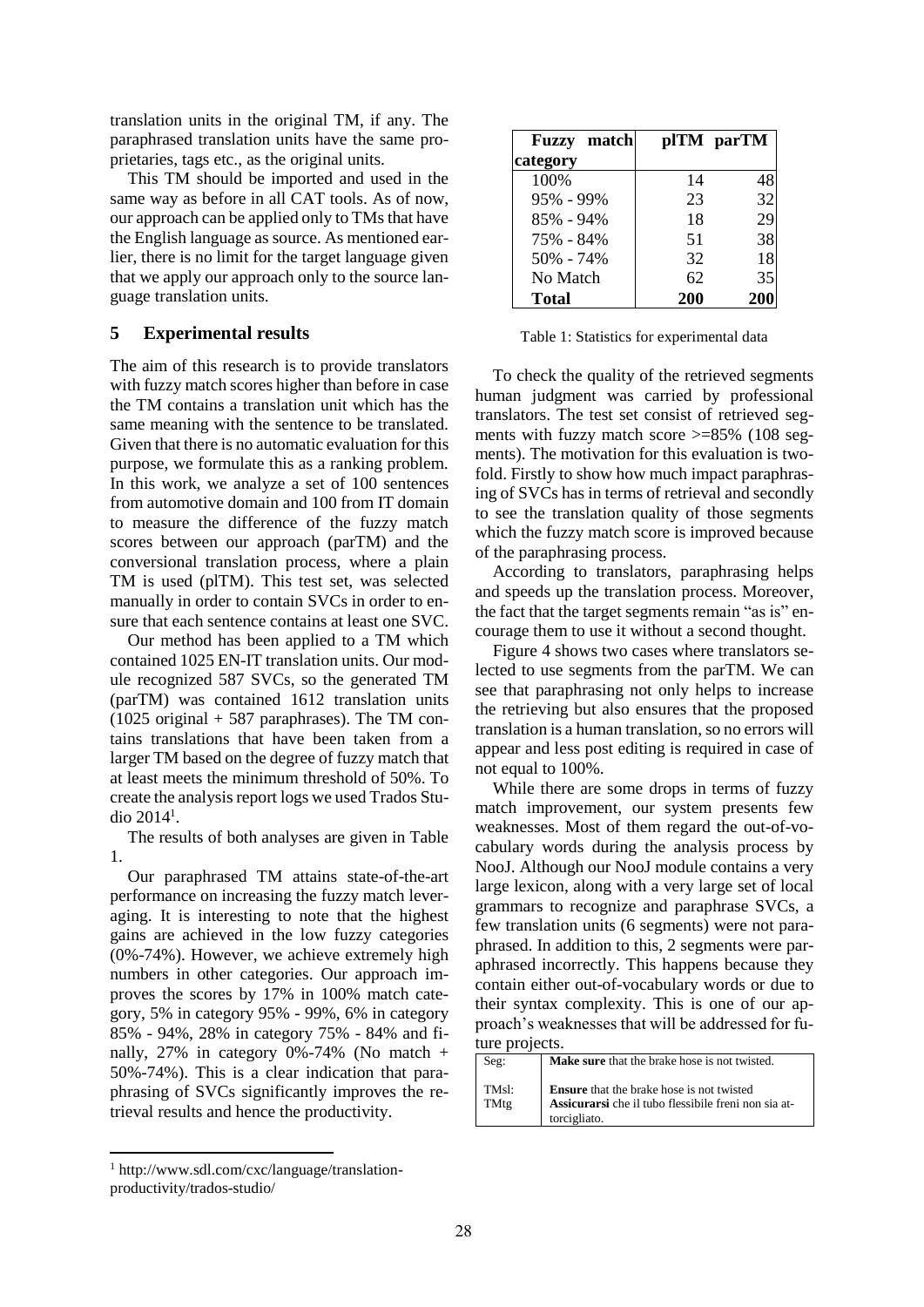| parTMsl: | <b>Make sure</b> that the brake hose is not twisted.                               |
|----------|------------------------------------------------------------------------------------|
|          |                                                                                    |
| Seg:     | CAUTION: You must make the istallation of the<br>version 6 of the software.        |
| TMs!     | CAUTION: You <b>must install</b> the version 6 of the<br>software.                 |
| TMtg     | ATTENZIONE: Si deve installare la versione 6<br>del software.                      |
| parTMsl  | CAUTION: You must <b>make the istallation</b> of the<br>version 6 of the software. |

Figure 4: Accepted translations.

## **6 Conclusion**

In this paper, we have presented a method that improves the fuzzy match of similar, but not identical sentences. We use NooJ to create equivalent paraphrases of the source texts to improve as much as possible the translation fuzzy match level given that the meaning is the same but they don't share the same lexical items.

The hybridization strategy implemented has already been evaluated with different experiments, translators, text types and language pairs, which showed that it is very effective. The results show that for all fuzzy-match ranges our approach performs markedly better than the plain TM for different fuzzy match levels, especially for low fuzzy match categories. In addition to this, the translators' satisfaction and trust is abundant comparing to MT approaches.

In the future, we will continue to explore ways paraphrasing of other support verbs and other support languages as well. Last but not least, a paraphrase framework to the target sentence may improve even more the quality of translations.

#### **References**

- Athayde M. F. 2001. *Construções com verbo-suporte (funktionsverbgefüge) do português e do alemão*. In Cadernos do CIEG Centro Interuniver-sitário de Estudos Germanísticos. n. 1. Coimbra, Portugal: Universidade de Coimbra
- Barreiro A. 2008. *Make it simple with paraphrases: Automated paraphrasing for authoring aids and machine translation*. Ph. D. thesis, Universidate do Porto
- Biçici E and Dymetman M 2008. *Dynamic Translation Memory: Using Statistical Machine Translation to improve Translation Memory Fuzzy Matches*. In Proceedings of the 9th International Conference on Intelligent Text Processing and

Computational Linguistics (CICLing 2008), LNCS, Haifa, Israel, February 2008.

- But M. 2003. *The Light Verb Jungle*. In Harvard Working Papers in Linguistics, ed. G. Aygen, C. Bowern, and C. Quinn. 1–49. Volume 9, Papers from the GSAS/Dudley House workshop on light verbs.
- Dong M., Cheng Y., Liu Y., Xu J., Sun M., Izuha T., and Hao J. 2014. *Query lattice for translation retrieval*. In COLING.
- Gupta R. and Orasan C. 2014. *Incorporating Paraphrasing in Translation Memory Matching and Retrieval*. In Proceedings of the 17th Annual Conference of European Association for Machine Translation.
- He Y., Ma Y., van Genabith J., and Way A. 2010a. *Bridging SMT and TM with translation recommendation*. In ACL.
- He Y., Ma Y., Way A., and Van Genabith J. 2010b. *Integrating n-best SMT outputs into a TM system*. In COLING.
- Hirschberg Daniel S. 1997. *Serial computations of Levenshtein distances*. Pattern matching algorithms, Oxford University Press, Oxford.
- Hodász G., & Pohl G. 2005. *MetaMorpho TM: a linguistically enriched translation memory*. In In international workshop, modern approaches in translation technologies.
- Kay M. 1980. *The proper place of men and machines in language translation*. Palo Alto, CA: Xerox Palo Alto Research Center, October 1980; 21pp.
- Koehn P. and Senellart J. 2010. *Convergence of translation memory and statistical machine translation*. In AMTA.
- Levenshtein Vladimir I. 1966. *Binary codes capable of correcting deletions, insertions, and reversals*. In Soviet physics doklady, volume 10, pages 707–710.
- Pekar V., & Mitkov R. 2007. *New Generation Translation Memory: Content-Sensivite Matching*. In Proceedings of the 40th anniversary congress of the swiss association of translators, terminologists and interpreters.
- Petrov S., Leon B., Romain T, and Dan K. 2006. *Learning accurate, compact, and interpretable tree annotation*. In Proceedings of the COLING/ ACL, pages 433–440.
- Planas E., & Furuse O. 1999. *Formalizing Translation Memories*. In Proceedings of the 7th machine translation summit (pp. 331–339).
- Scott B, Barreiro A 2009. *Openlogos MT and the SAL representation language*. In: Proceedings of the first international workshop on free/open-source rulebased machine translation, Alacant, pp 19–26